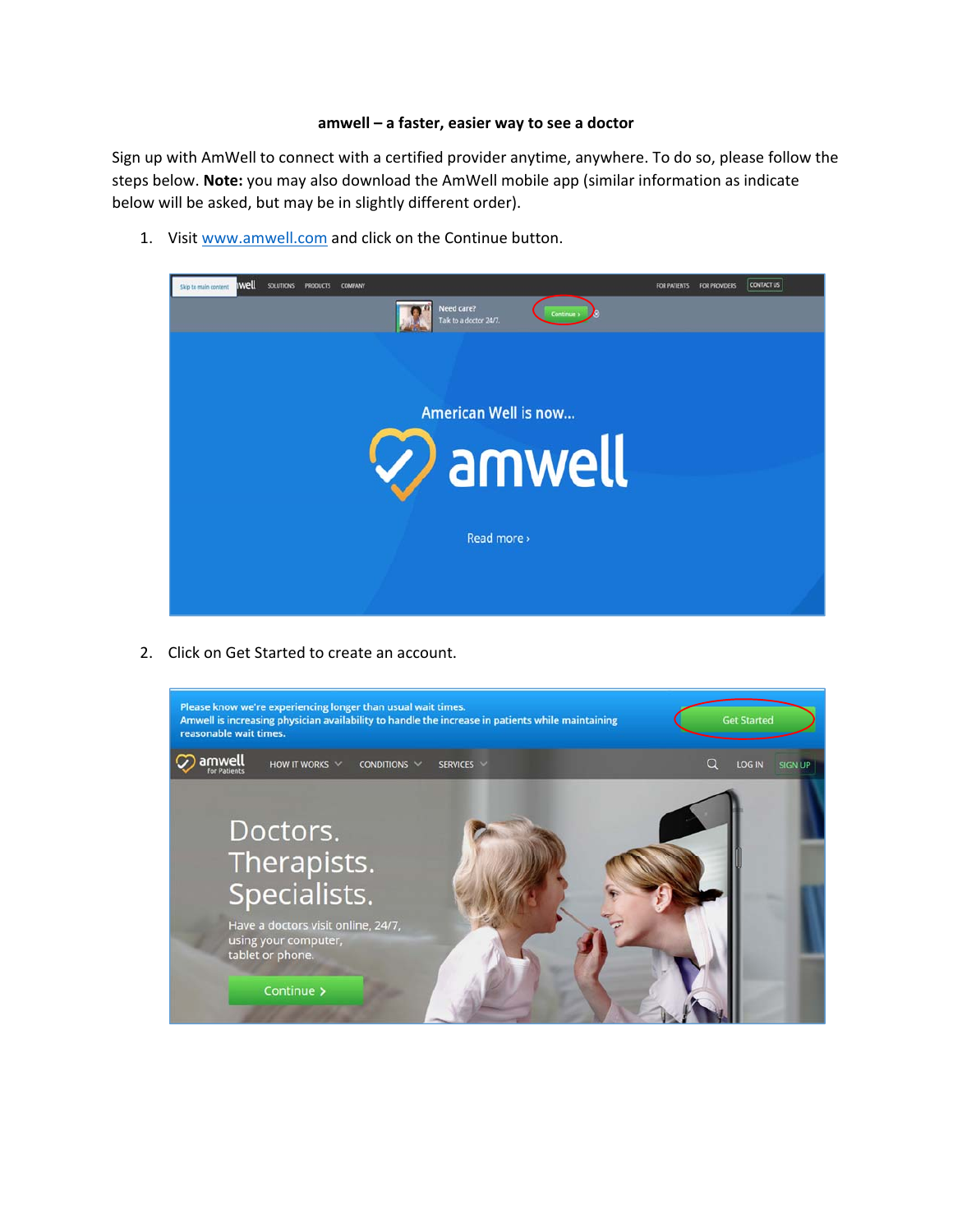3. Enter your name and e‐mail address, create a password, check the "I agree" box then click Sign Up.

| <b>EL 2014 / 1719</b>                                                                                  | $\oslash$ amwell                  |  |
|--------------------------------------------------------------------------------------------------------|-----------------------------------|--|
|                                                                                                        | Last Name<br>First Name           |  |
|                                                                                                        | Email                             |  |
| See a Provider Now!                                                                                    | Confirm Email                     |  |
|                                                                                                        | Password                          |  |
| Amwell makes it easy for you to talk to doctors,<br>immediately, from your home. Simply log on or call | Il I agree to these Terms of Use. |  |
| 1-844-SEE-DOCS (1-844-733-3627) to connect with<br>board-certified doctors in your area.               | <b>Sign Up</b>                    |  |
| Learn More >                                                                                           | Already have an account? Log In   |  |

4. Answer a few more questions to create your profile (not needed for dependent minors) then click Continue.

|                  | $\oslash$ amwell                                   |                         |  |
|------------------|----------------------------------------------------|-------------------------|--|
|                  | We need a few more details to create your profile. |                         |  |
| Current Location |                                                    | $\overline{\mathbf{v}}$ |  |
| Date of Birth:   |                                                    |                         |  |
| Month            | Day<br>$\boldsymbol{\triangledown}$                | Year                    |  |
| OMale            | OFemale                                            |                         |  |
|                  | <b>Continue</b>                                    |                         |  |
|                  |                                                    |                         |  |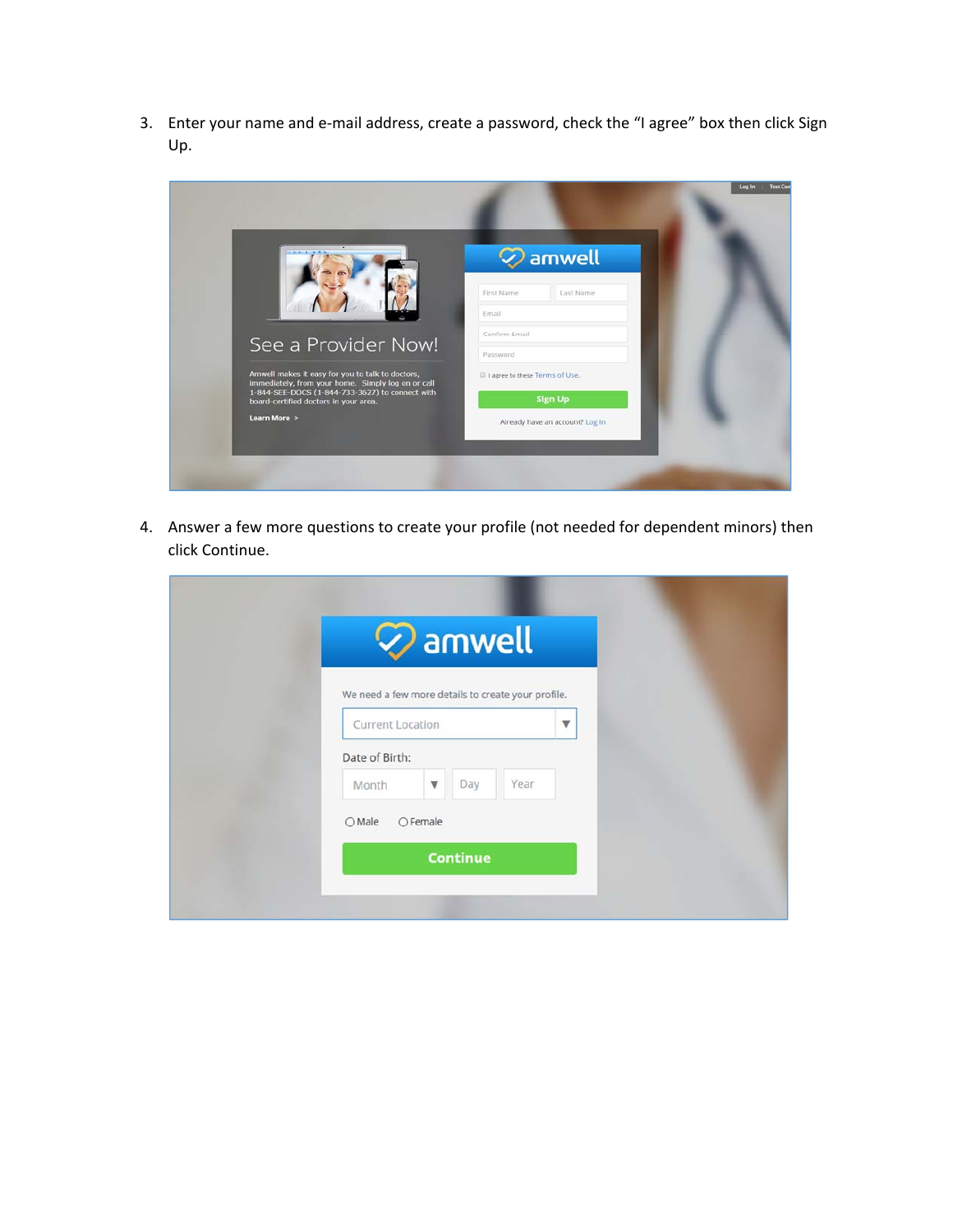- 5. Under health insurance, in the drop down menu select **ASR Health Benefits**. *Do not select Andrews University SHIP (AU's student health insurance plan).* The subscriber ID will be the ID# from your ASR ID Card. If you are not the primary subscriber (insured), then you will need to provide some information about the primary insured. The service key will be as follows:
	- HDHP (High Deductible Health Plan)= asrmemberpay
	- Premier and Standard plan= asrcopaywaived

Click Finish when done.

| Do you have health insurance?                                                                             |  |
|-----------------------------------------------------------------------------------------------------------|--|
| O Yes                                                                                                     |  |
| Insurance may cover all or part of your visits. If<br>your plan isn't listed, you can still have a visit. |  |
|                                                                                                           |  |
| <b>ASR Health Benefits</b><br>$\overline{\mathbf{v}}$                                                     |  |
| Subscriber ID                                                                                             |  |
|                                                                                                           |  |
| Are you the Primary Subscriber?                                                                           |  |
| OYes ONo                                                                                                  |  |
| ONo                                                                                                       |  |
| ○ Skip this step / My plan isn't listed                                                                   |  |
|                                                                                                           |  |
| <b>Service Key</b>                                                                                        |  |
| If you received a key from your employer or                                                               |  |
| another group, enter it here. More info                                                                   |  |
| Service Key (optional)                                                                                    |  |
|                                                                                                           |  |
| Finish                                                                                                    |  |

6. Click on the Get Started button.